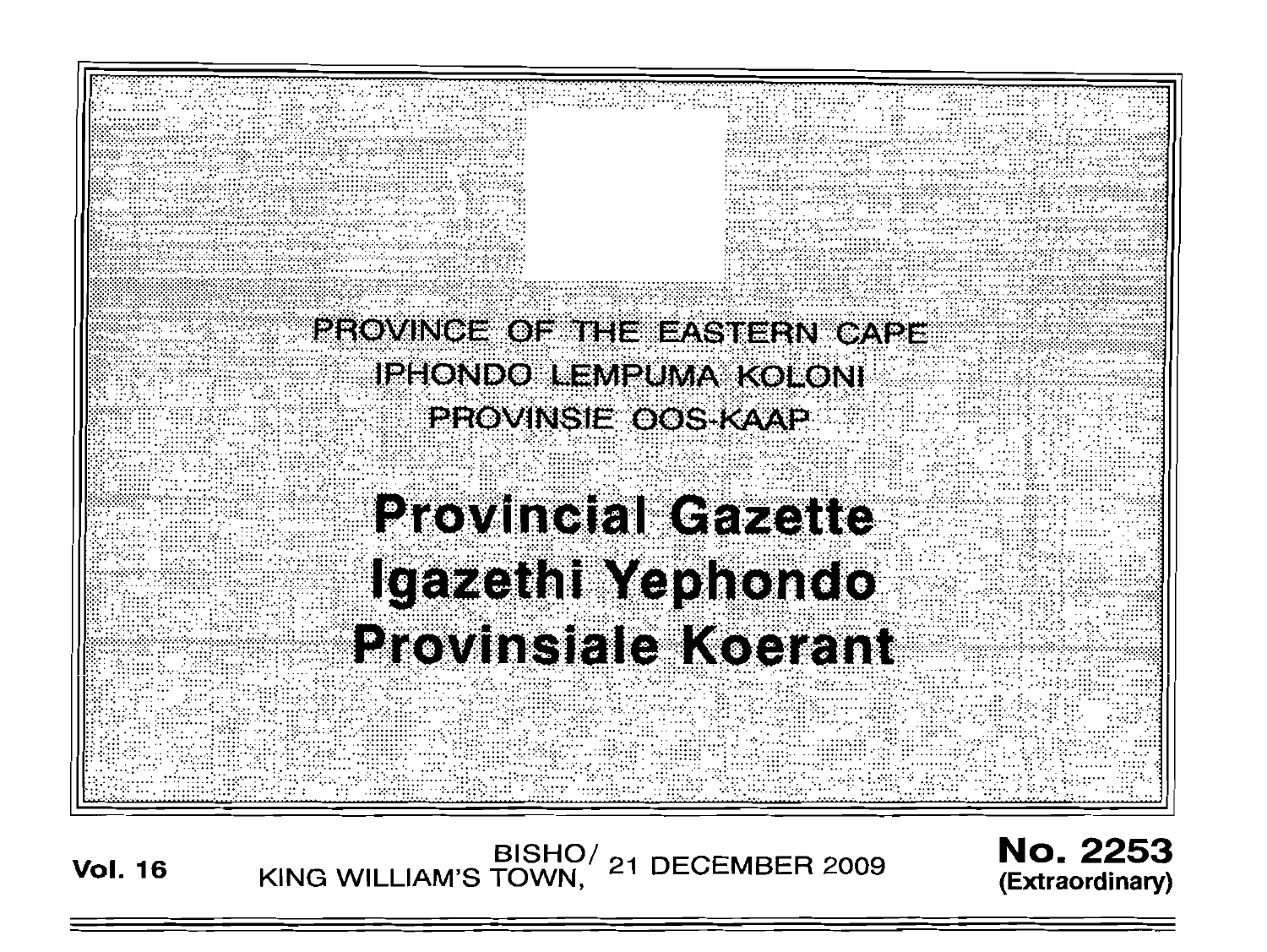#### IMPORTANT NOTICE

The Government Printing Works will not be held responsible for faxed documents not received due to errors on the fax machine or faxes received which are unclear or incomplete. Please be advised that an "OK" slip, received from a fax machine, will not be accepted as proof that documents were received by the GPW for printing. If documents are faxed to the GPW it will be the sender's responsibility to phone and confirm that the documents were received in good order.

Furthermore the Government Printing Works will also not be held responsible for cancellations and amendments which have not been done on original documents received from clients.

### **CONTENTS ·INHOUD**

No. GENERAL NOTICE *Page Gazette* No. No.

426 Local Government: Municipal Property Rates Act, 2004: Public notice calling for inspection of valuation roll and lodging of objections . 3 2253